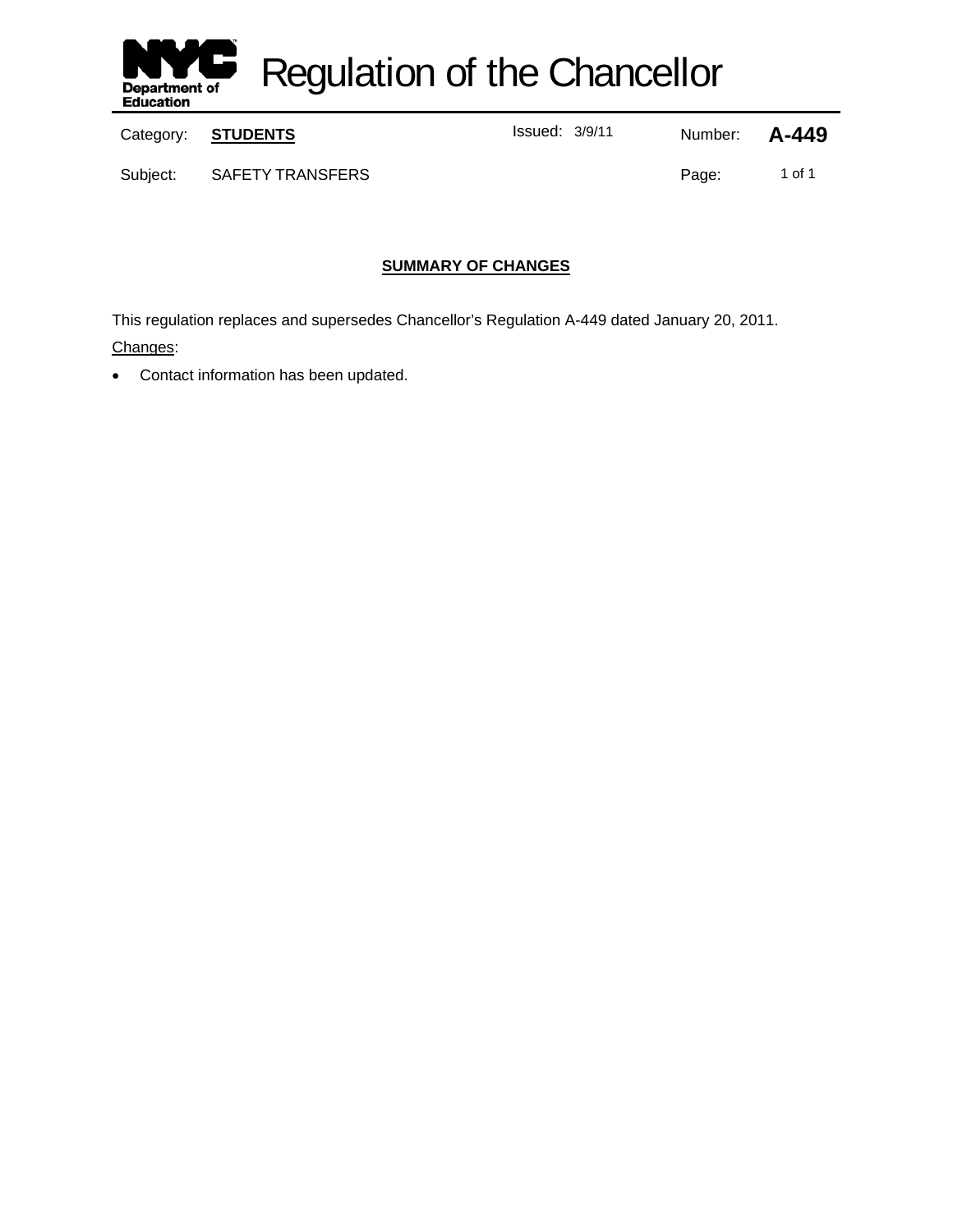### **ABSTRACT**

This regulation sets forth the procedures for granting safety transfers (1) when students are victims of a violent criminal offense on school property; and (2) in other situations, when it is determined that a student's continued presence in the school is unsafe for the student.

### **I. INTRODUCTION**

 $\overline{a}$ 

- A. This regulation sets forth the procedures for determining whether to grant safety transfers to students.
- B. SAFETY TRANSFERS UNDER THE NO CHILD LEFT BEHIND ACT: In accordance with the No Child Left Behind Act, a student who is the victim of a violent criminal offense in or on the grounds of a school he/she attends must be notified that he/she has the right to transfer to a safe school. If the student requests such a transfer, it must be granted if it is determined that the student has been the victim of a violent crime on the school's grounds.
- C. OTHER SAFETY TRANSFERS: A student may also request a safety transfer in a situation where the student was not the victim of a violent criminal offense on school grounds. Such a request should be granted where it is determined that the student's continued presence in the school is unsafe for the student.

#### **II. NO CHILD LEFT BEHIND SAFETY TRANSFERS FOR VICTIMS OF VIOLENT CRIMINAL OFFENSES**

- A. The law defines a "violent criminal offense" as:
	- 1. A crime that involves infliction of a serous physical injury<sup>1</sup> upon another as defined in the State Penal Law (e.g., assault, arson); or
	- 2. A sex offense that involves forcible compulsion (e.g., rape, sodomy, sexual abuse); or
	- 3. Any other offense defined in the Penal Law that involves the use or threatened use of a deadly weapon.<sup>2</sup>
- B. If school personnel learn that a student may be the victim of a violent criminal offense on school grounds, the principal/designee must conduct a full investigation and take appropriate action in accordance with Chancellor's Regulations A-412 and A-443. In addition, the following steps must be taken immediately.
	- 1. The principal/designee must notify the NYPD, the Emergency Information Center ("EIC") and the student's parent(s) of the incident.
	- 2. In order to determine whether the student has been the victim of a violent criminal offense (as defined above), the principal must consult with the NYPD. The following procedures have been established with the NYPD's School Safety Division.
		- a. If the principal/designee believes that the student may be a victim of a violent criminal offense, the principal/designee must contact the NYPD's School Safety Sergeant assigned to the precinct covering the school. If the School Safety Sergeant is not available, the principal/designee must consult with the precinct commander or his/her designee.
		- b. The principal/designee must provide the name and/or number of the school, the date, time, and location of the incident, and the name(s) of the victim(s).

<sup>&</sup>lt;sup>2</sup> Penal Law 10.00 (12) defines "deadly weapon" as "any loaded weapon from which a shot, readily capable of producing death or other serious physical injury, may be discharged, or a switchblade knife, gravity knife, pilum ballistic knife, metal knuckle knife, dagger, billy, blackjack, or metal knuckles."



Penal Law 10.00 (10) defines "serious physical injury" as a "physical injury which creates a substantial risk of death, or which causes death or serious and protracted disfigurement, protracted impairment of health or protracted loss or impairment of the function of any bodily organ." 2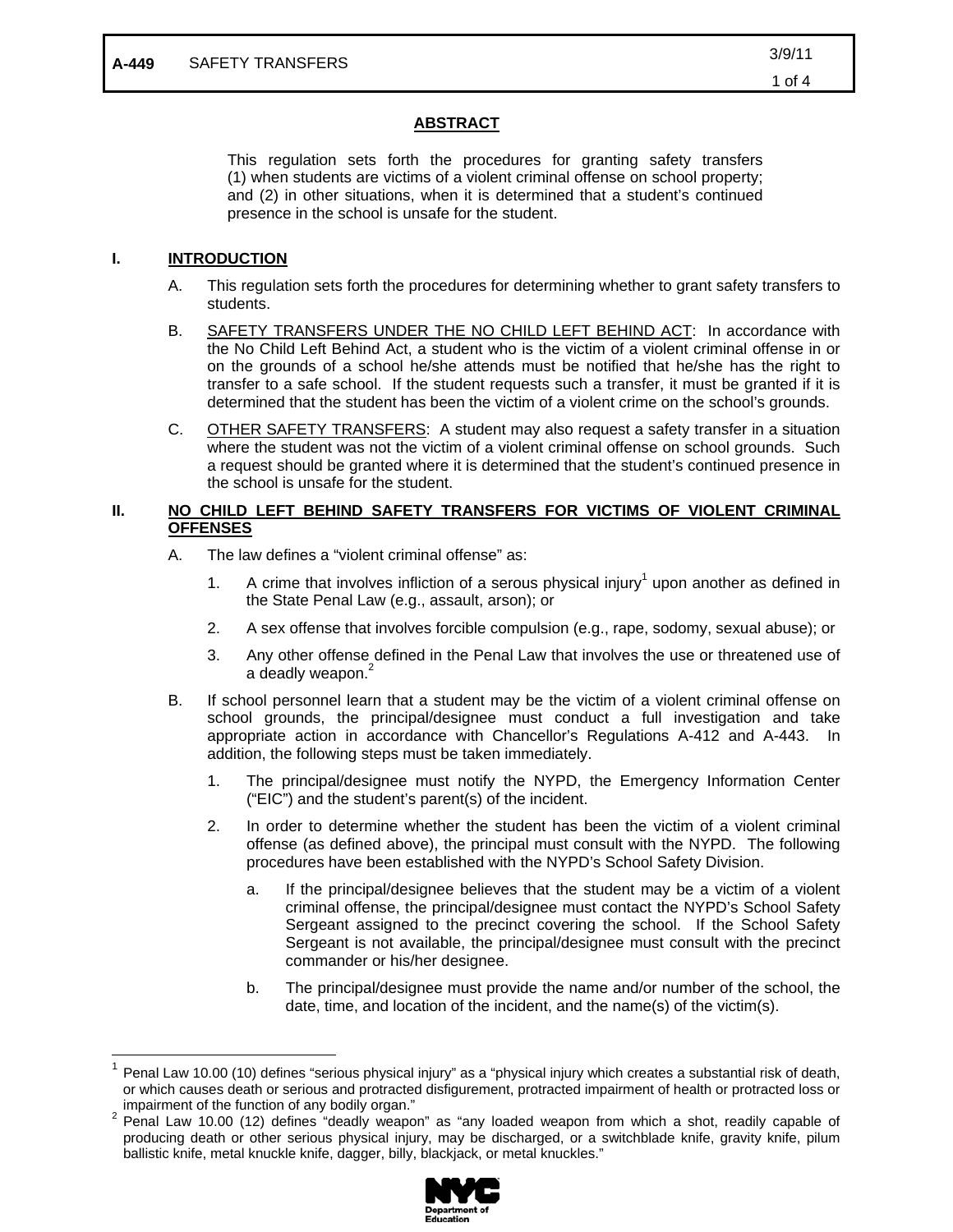- c. Within one school day of the school's inquiry, the NYPD will verbally confirm whether they are investigating an allegation that the student was the victim of a violent criminal offense on school property as defined above. A written confirmation from the NYPD will also follow.<sup>3</sup>
- d. Within 24 hours of receipt of the NYPD's verbal confirmation, the principal/designee must notify the Borough Director of Suspensions who serves as the designee of the Chief Executive Officer (CEO) for the Office of School and Youth Development (OSYD) and provide all of the relevant facts. All documentation (witness statements, occurrence reports, etc.) must be available for review by the Borough Director of Suspensions.
- e. Within 24 hours of receipt of the principal/designee's notification, the Borough Director of Suspensions must determine whether there is reason to believe that the student was a victim of a violent criminal offense on school grounds. The Borough Director of Suspensions may consult with the Office of Legal Services to make this determination. Note that a criminal conviction is not required for a determination that there is reason to believe that a student was the victim of a violent criminal offense.
- f. If the Borough Director of Suspensions determines that there is reason to believe the student was the victim of a violent criminal offense on school grounds, the student is entitled to a transfer.
- 3. Within 24 hours of the determination that there is reason to believe that a student was a victim of a violent criminal offense on school grounds and is therefore entitled to a transfer, the Borough Director of Suspensions must notify the parent in writing of the right to transfer the student to another public school (see Attachment No. 1). This notice<sup>4</sup> must be provided by personal delivery, express mail delivery or any other equivalent means reasonably calculated to assure receipt of such notice within 24 hours of the determination (e.g., facsimile or email).
	- a. The Borough Director of Suspensions should request that the parent notify him/her within five days of receipt of the notice whether the parent wishes to discuss transfer options.
	- b. If the parent does not respond within five days, the Borough Director of Suspensions must contact the parent.
	- c. If the parent wishes to pursue a transfer, the Borough Director of Suspensions, in consultation with the Office of Student Enrollment's, ("Student Enrollment's") Executive Director of Borough Enrollment/designee will select a transfer site to offer the parent. For students in District 75 public school settings, the Borough Director of Suspensions will consult with the District 75 Director of Placement to select a transfer site to offer a parent. To the extent possible, a student should be transferred to a school that is making adequate yearly progress according to the standards set forth in the No Child Left Behind Act and that has not been identified as being a school in need of improvement, corrective action or restructuring.
	- d. The Borough Director of Suspensions must inform the parent of the transfer site within ten calendar days of the determination that there is reason to believe the student was the victim of a violent criminal offense (see Attachment No. 2).

 $\overline{a}$ 

Any letter sent in connection with this memorandum should be sent, to the extent practicable, in the parent(s) dominant language or mode of communication. In those cases where it is not feasible to obtain a full translation of the letter, it should be sent in English with an attached notice in the parent(s) dominant language or mode of communication stating the following "The attached letter contains important information about your child. Please have it translated as soon as possible."



 $3$  The information provided by the NYPD may be used solely for the purposes outlined in this memorandum.<br> $4$  Apy letter gent in connection with this memorandum should be gent to the output proticeble, in the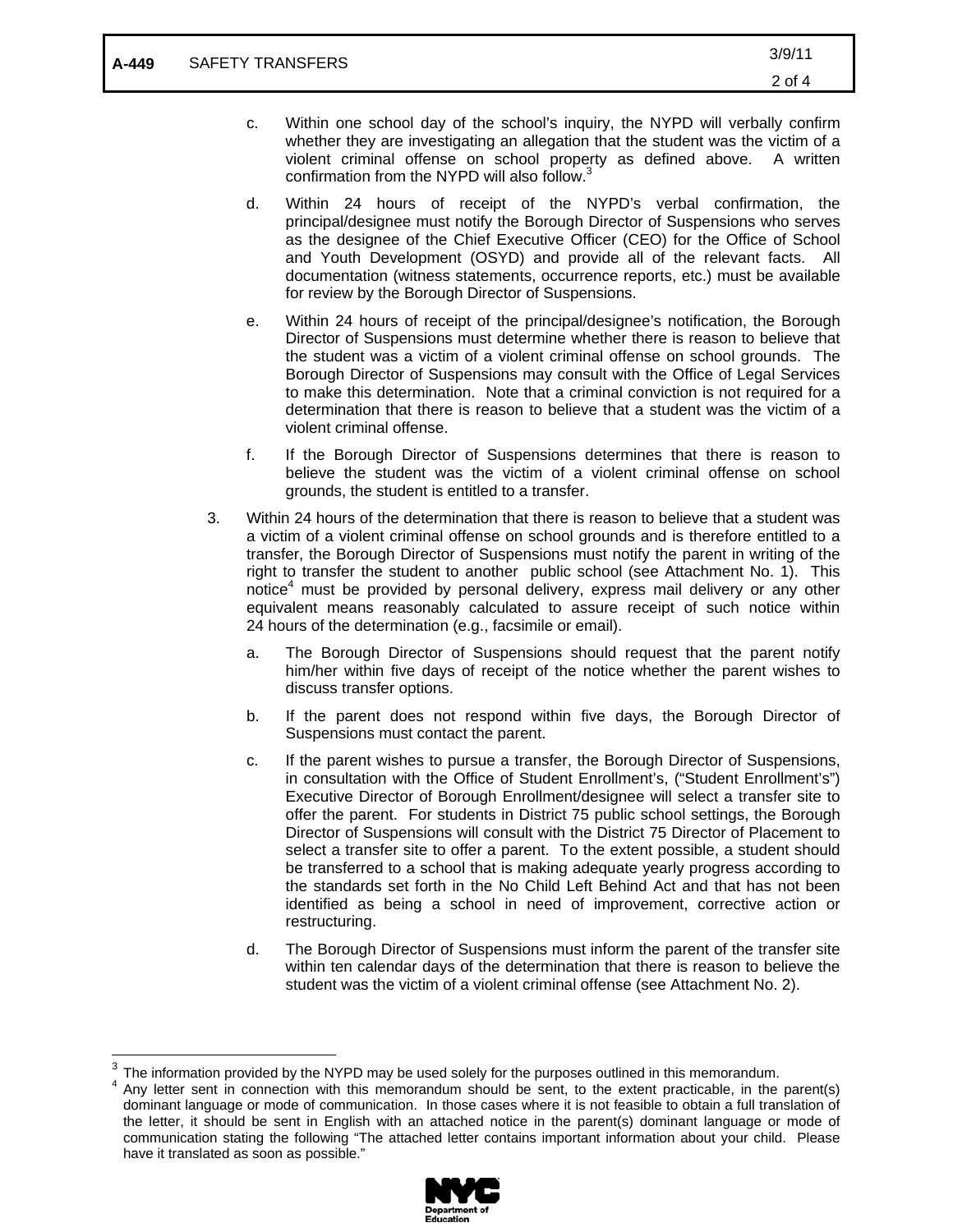The Borough Director of Suspensions must also inform the transfer site that the student will be transferred to that location upon receipt of consent from the parent.

- e. Transferred students must be provided with transportation in accordance with existing policy and regulations.
- f. Though the parent of the student must be offered the opportunity to transfer the student, he/she may elect to have the child remain in the school.
- 4. Principals/designees and Borough Directors of Suspensions must maintain appropriate documentation regarding their consultations with law enforcement officials as well as parental notification, police reports, etc.

#### **III. OTHER SAFETY TRANSFERS**

- A. Safety transfers are also available where the student is not the victim of a violent criminal offense on school grounds, if a student's parent has requested a safety transfer and it is determined that the student's continued presence in the school is unsafe for the student. Student Enrollment's Executive Director of Borough Enrollment/designee shall make this determination following a recommendation by the principal/designee. For District 75 students in public school settings, the District 75 Director of Placement will make this determination following a recommendation by the District 75 principal/designee.
- B. If the request involves a school-related safety incident, the principal/designee must ensure that a full investigation was conducted, an occurrence report was prepared, statements from the parties involved and witnesses were obtained, and appropriate disciplinary action was taken in accordance with Chancellor's Regulations A-412 and A-443. If the incident was criminal in nature, the principal/designee should ask the parent for a copy of the police report. In assessing the request, the principal/designee should review the results of the investigation and all of the supporting documentation.
- C. Within 48 hours of receipt of the parent's request for a safety transfer and all supporting documentation, the principal/designee must make a recommendation to Student Enrollment's Executive Director for Borough Enrollment/designee of whether he/she believes that a safety transfer is warranted (see Attachment No. 4). The principal/designee must provide the following documents to Student Enrollment's Executive Director of Borough Enrollment/designee.
	- 1. Safety Transfer Intake Form (see Attachment No. 3);
	- 2. Summary of investigation (see Attachment No. 4);
	- 3. Copy of school occurrence report; and
	- 4. Copy of police report.
- D. Within one week of receipt of the principal/designee's recommendation and other documentation, the Student Enrollment's Executive Director of Borough Enrollment/designee, in consultation with the Borough Safety Director who serves as the designee of the Chief Executive Officer (CEO) for the Office of School and Youth Development (OSYD) must determine whether to grant a safety transfer and must notify the parent in writing of the determination.

For students in District 75 public school settings, the District 75 Director of Placement must determine whether to grant a safety transfer and must notify the parent in writing, if so determined. If the transfer request is granted, the written notification must: 1) advise the parent of the school to which the student is being offered a transfer; and 2) inform the transfer site that the student is being offered a placement there.

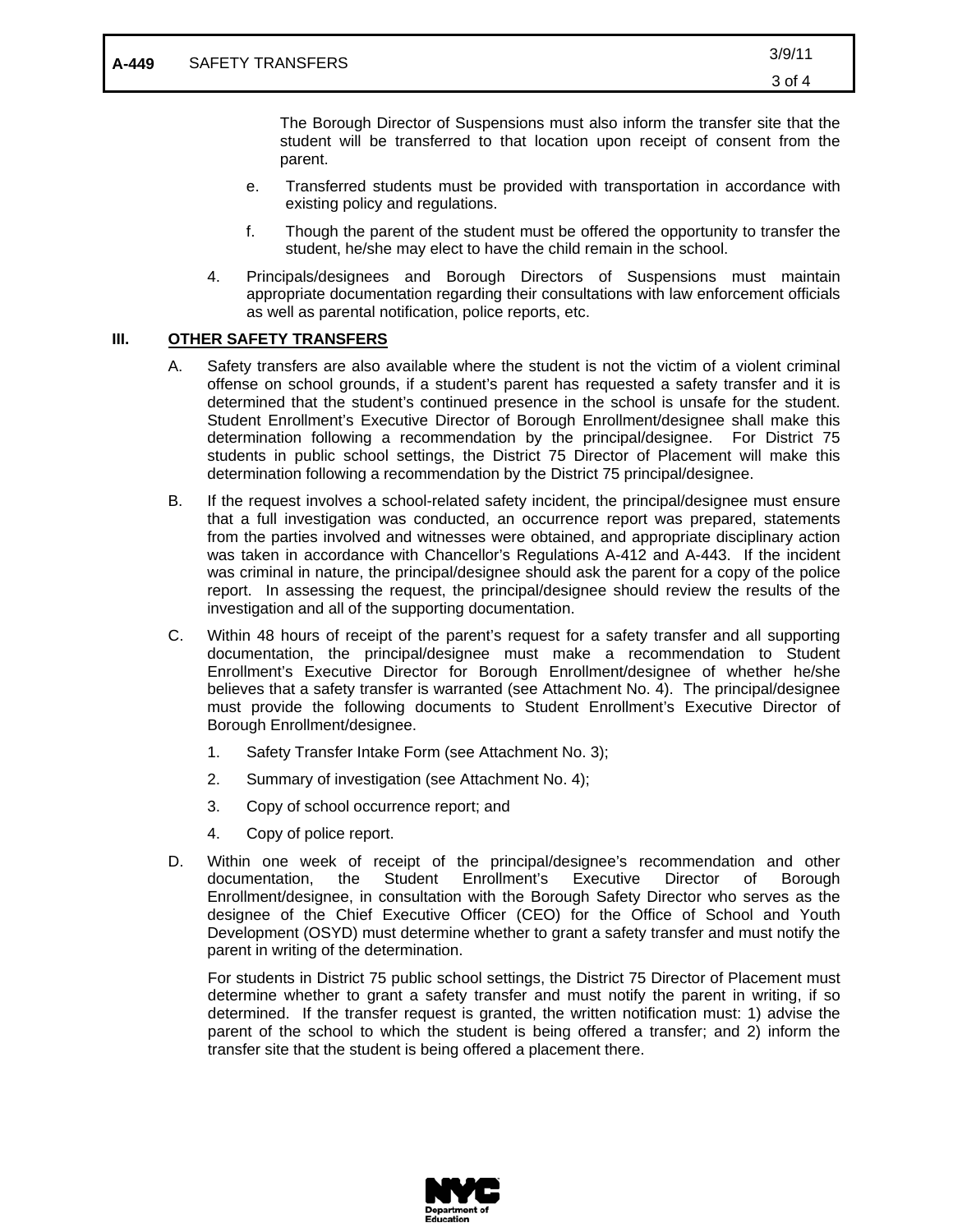| A-449 | SAFETY TRANSFERS | 3/9/11 |
|-------|------------------|--------|
|       |                  | 4 of 4 |

## **IV. TRANSFER DOCUMENTATION**

Where a safety transfer is granted, the sending school must provide Student Enrollment's Executive Director of Borough Enrollment with the following documentation to facilitate registration at the transfer site:

- A. Immunization Records;
- B. Transcript and/or current report card;
- C. Copy of student's program card; and
- D. Individualized Education Program ("IEP"), if applicable.
- E. §504 Accommodation Plan, if applicable.

#### **V. INQUIRIES**

Inquiries pertaining to this regulation should be addressed to:

| Telephone:<br>212-374-6784 | FOR NO CHILD LEFT BEHIND TRANSFERS:<br>Office of School and Youth Development<br>N.Y.C. Department of Education<br>52 Chambers Street<br>New York, NY 10007 | Fax:<br>212-374-5751 |
|----------------------------|-------------------------------------------------------------------------------------------------------------------------------------------------------------|----------------------|
| Telephone:<br>212-374-2363 | FOR OTHER SAFETY TRANSFERS:<br>Office of Student Enrollment<br>N.Y.C. Department of Education<br>52 Chambers Street<br>New York, NY 10007                   | Fax:<br>212-374-5568 |

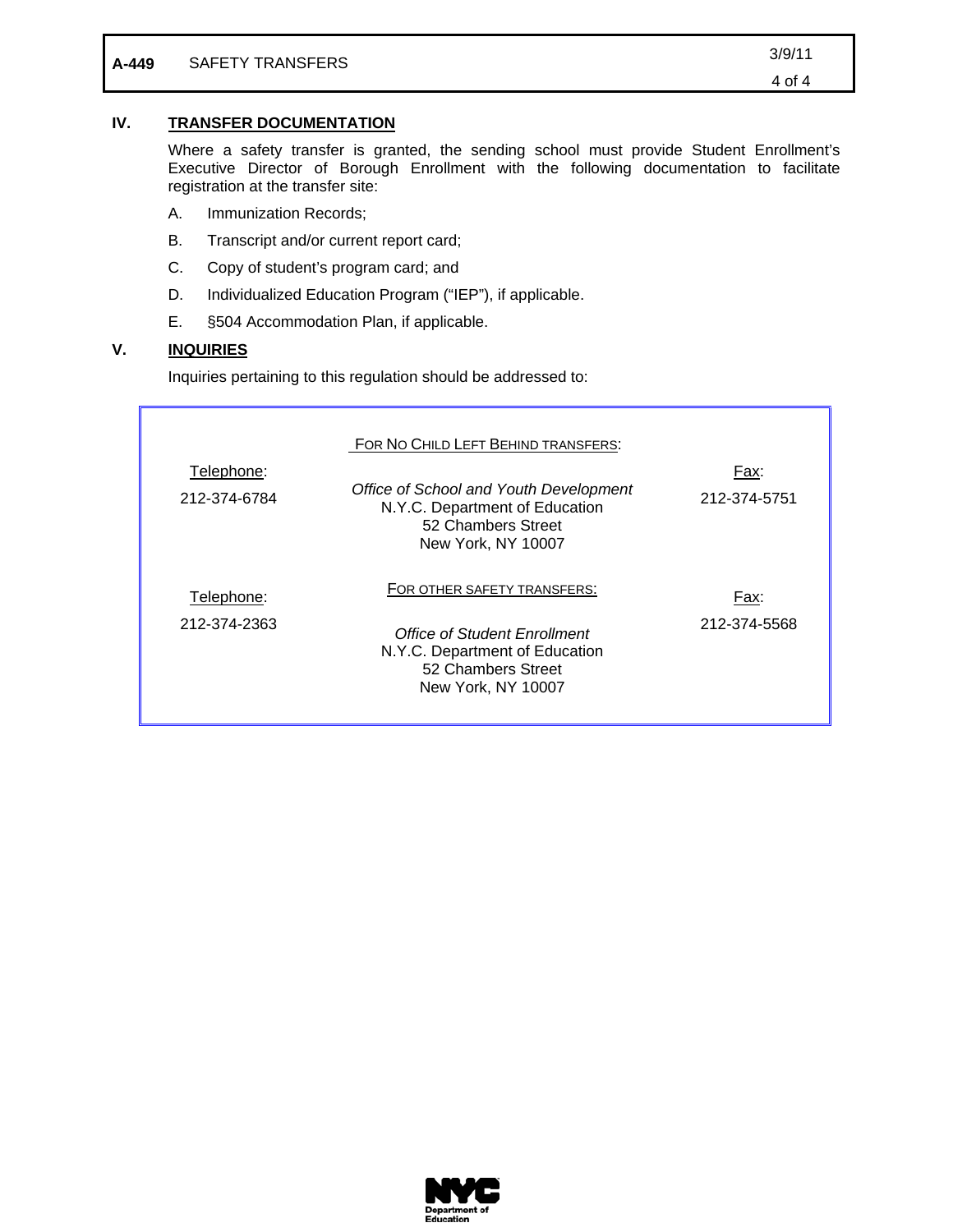

#### **RIGHT TO TRANSFER STUDENT TO ANOTHER PUBLIC SCHOOL LETTER**

Dear \_\_\_\_\_\_\_\_\_\_\_\_\_\_\_\_\_\_\_\_\_\_\_\_:

Please be advised that there is reason to believe that your child was the victim of a violent criminal offense on school property. In accordance with the requirements of the No Child Left Behind Act, your child is entitled to be offered a safety transfer to a school to be determined by appropriate school officials. You must contact me at \_\_\_\_\_\_\_\_\_\_\_\_\_\_\_\_\_\_\_\_\_\_\_\_\_\_\_\_\_ within five days of the receipt of this notice if you wish to discuss a transfer

for your child. You may also choose to have your child remain in his/her current school. Please do not hesitate to call me with any questions.

Very truly yours,

Suspension Director

c: Principal Enrollment Director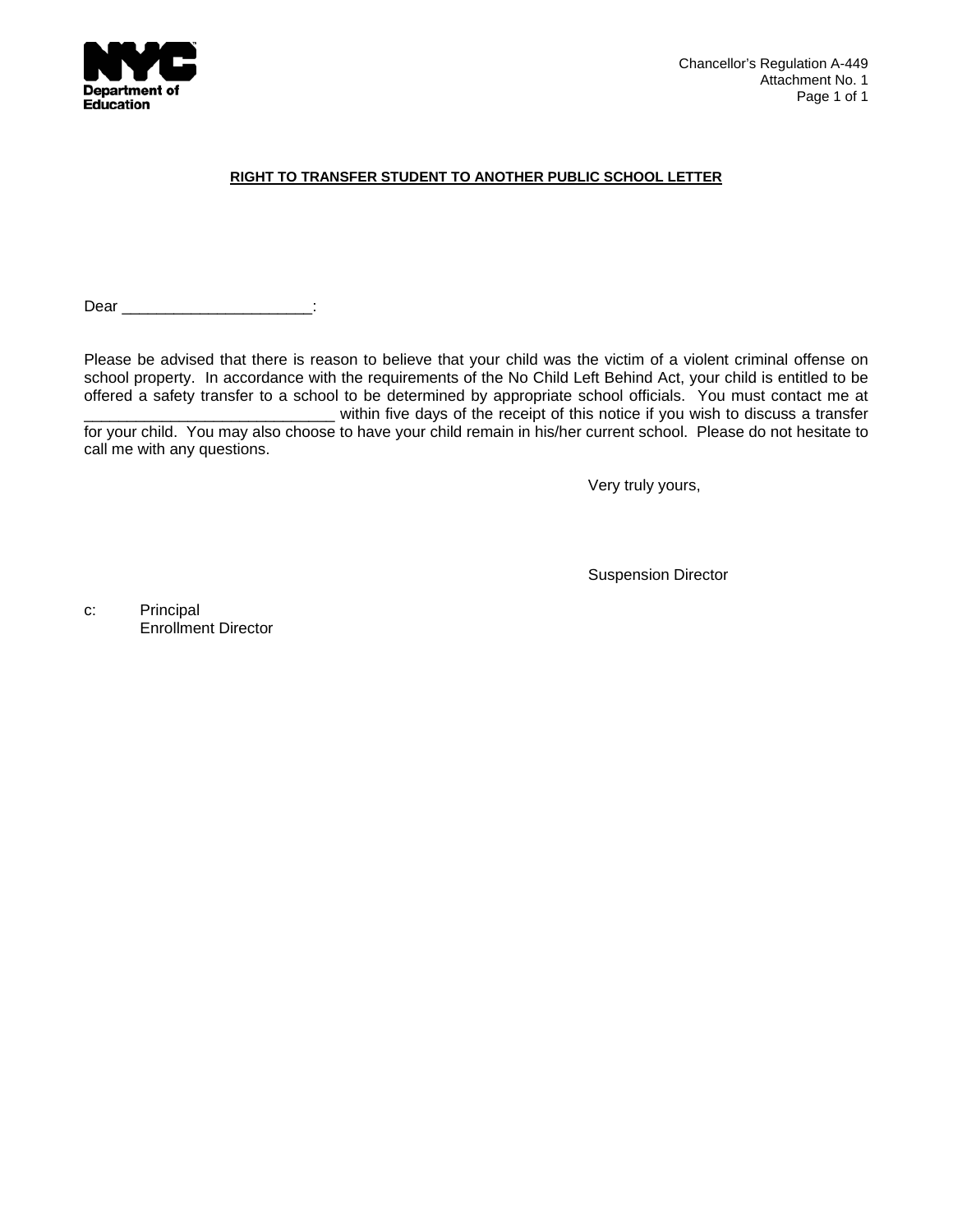

### **DETERMINATION OF TRANSFER SITE LETTER**

Dear \_\_\_\_\_\_\_\_\_\_\_\_\_\_\_\_\_\_\_\_\_\_:

Please be advised that in accordance with your request for a safety transfer, your child will be transferred to **will** be transferred to \_\_\_\_\_\_\_\_\_\_\_\_\_\_\_\_\_\_\_\_. Please contact me immediately, but in no event, later than two school days to confirm either that you are accepting this placement or that your child will remain in his/her current school. If you choose to accept the transfer site, I will provide you with the information necessary to ensure your child's prompt registration.

Very truly yours,

Director of Suspensions

c: Principal (sending school) Principal (receiving school)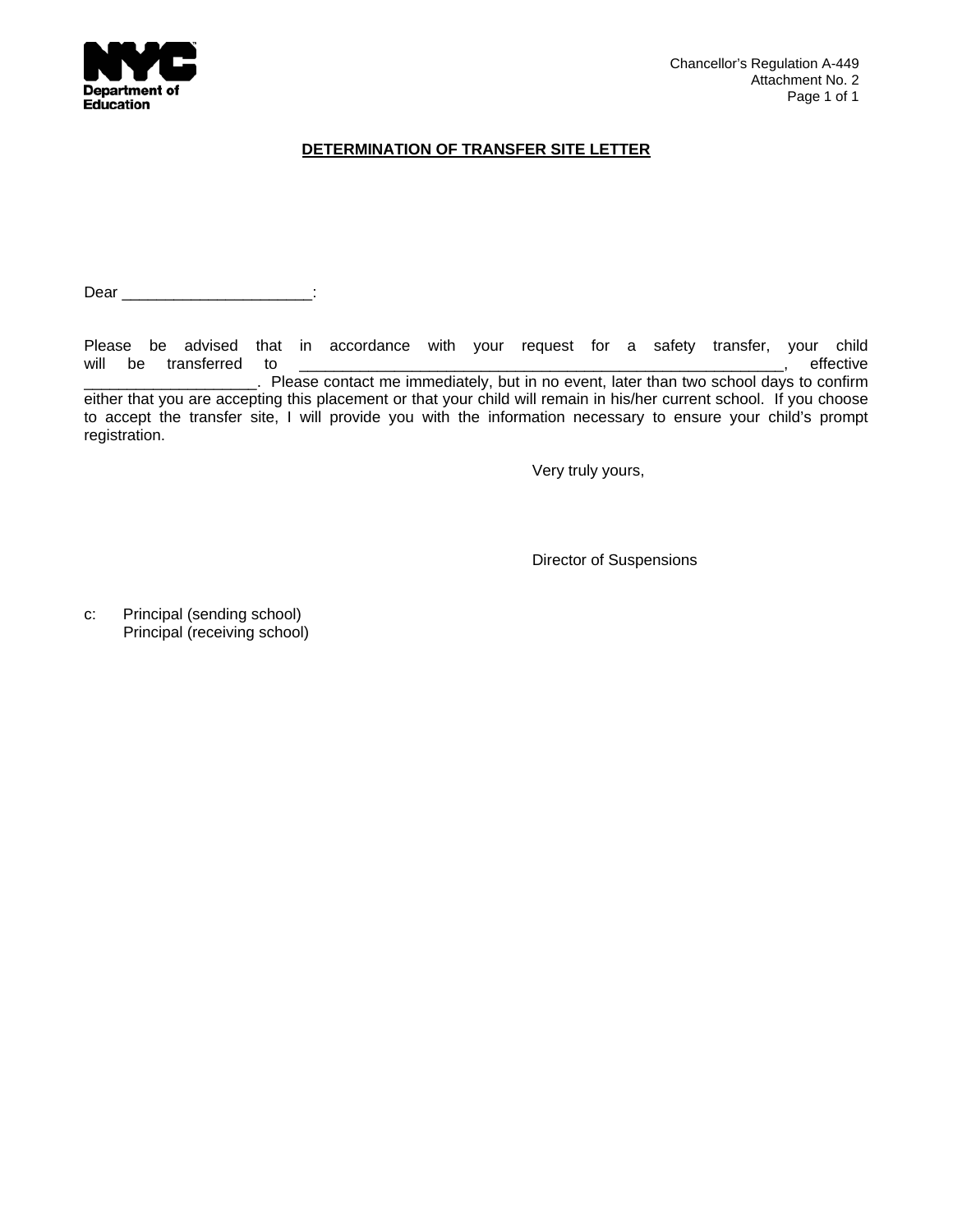

## **SAFETY TRANSFER INTAKE FORM**

*This form must be used for all safety transfer requests. Incomplete requests will not be processed and will be returned to you.*

|        |                                                     |   |                    | Student ID # _________________________Grade Level _________________Date of Birth ___________________         |  |
|--------|-----------------------------------------------------|---|--------------------|--------------------------------------------------------------------------------------------------------------|--|
|        |                                                     |   |                    |                                                                                                              |  |
|        |                                                     |   |                    |                                                                                                              |  |
|        |                                                     |   |                    |                                                                                                              |  |
|        | General Education OR Special Education (Circle one) |   |                    |                                                                                                              |  |
|        | Grade Level ________________                        |   |                    |                                                                                                              |  |
|        | Absences                                            |   |                    |                                                                                                              |  |
|        |                                                     |   |                    |                                                                                                              |  |
|        |                                                     |   |                    |                                                                                                              |  |
|        |                                                     |   |                    |                                                                                                              |  |
|        | <b>DEAN'S RECORD</b>                                |   |                    |                                                                                                              |  |
| $\Box$ | None                                                | □ |                    | Principal Suspension / Date Lawrence Lawrence Lawrence Lawrence Lawrence Lawrence Lawrence Lawrence Lawrence |  |
| $\Box$ | <b>Acts Against Staff</b>                           | □ |                    |                                                                                                              |  |
| $\Box$ | <b>Classroom Disruptions</b>                        | п |                    |                                                                                                              |  |
| □      | Drug Related                                        | □ | Attendance/Cutting |                                                                                                              |  |
| $\Box$ | <b>Acts Against Students</b>                        |   |                    |                                                                                                              |  |
|        | Completed by <b>Example 20</b>                      |   |                    |                                                                                                              |  |
|        |                                                     |   |                    |                                                                                                              |  |
|        | <b>ENROLLMENT OFFICE USE ONLY</b>                   |   |                    |                                                                                                              |  |
|        |                                                     |   |                    |                                                                                                              |  |
|        |                                                     |   |                    |                                                                                                              |  |
|        |                                                     |   |                    |                                                                                                              |  |
|        |                                                     |   |                    |                                                                                                              |  |
| c:     |                                                     |   | <b>AP</b>          | Sending School                                                                                               |  |
|        |                                                     |   | <b>AP</b>          | <b>Receiving School</b>                                                                                      |  |